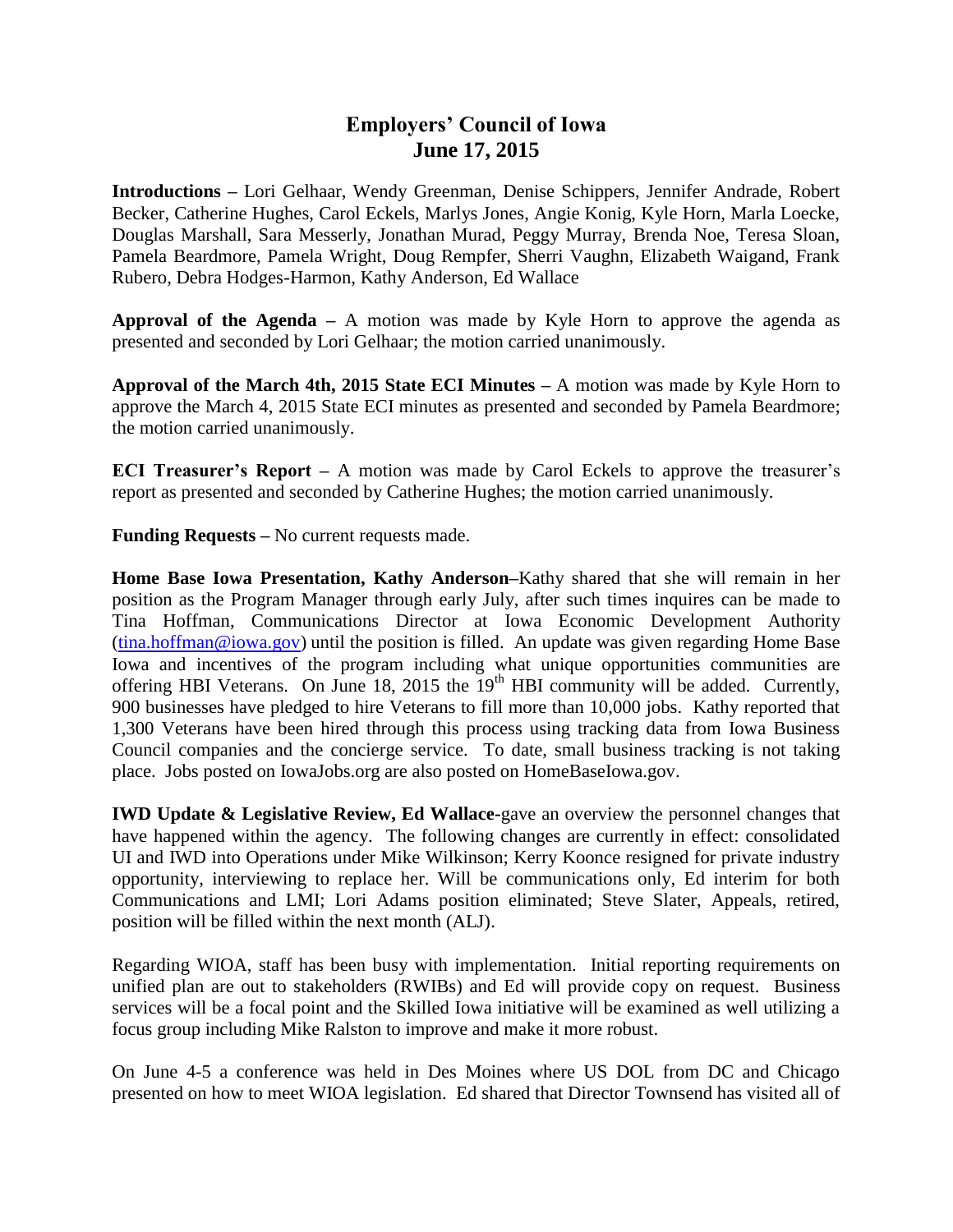the field offices as well as community colleges and others with vested interest in workforce development. No questions were asked.

## **Local ECI Updates –**

- R1: Peggy Murray break over summer months; 8/25 and 26 Wage and Hour Update (2) sessions); working on fall
- R2: Jennifer Andrade series of events focused on veteran panel, representing difference branches/experiences recently transitioned, veteran recruitment / civilian workforce four in total
- R3&4: Bob Becker Home Base Iowa first hire, relocating to Clay County (Spencer); ECI meetings in the fall - 9/23-Can't we all just get along? 10/21 – Saving your staff 11/18 OSHA Machine Guarding 11/18 OSHA Fall protection and electrical safety
- R5: Sara Messerly 6/18 Ryan West UI Bureau Chief, UI law update; July partnering with Ft Dodge Growth Alliance – Hidden Workforce; August – OSHA 101 training
- R6: No update
- R7 Douglas Marshall 6/26 legislative update; August pre-employment practices; September - social media; November – Frontline supv training; Dec – Lunch & learn
- R8 Sherri Vaughn Iowa Jobs Honors local business award recipient; several meet and greets for new businesses; coming up Harassment in the Workplace; Fraud for businesses; several workshops for businesses coming up; Employer Educator Summit – 9/17
- R9 Doug Rempfer Clinton area working on local industrial wage survey; 7/22 Quad cities hiring our heroes
- R10 Frank Rubero next week Deb Oliver, Mt Mercy MBA program, Change Management; October – ALJ update; Bullying in the workplace in July; HR compliance in September
- R11 Kyle Horn July 18- Employee Discipline (breaking up is hard to do); July 14career fair; Sept – tips for preparing for UI hearings; November – webinar
	- o Marlys Jones Marion County and Jasper County meeting, working to set up ECIs for Story and Madison counties
- R12 Jon Murad June 1 Sioux City named Skilled Iowa Community; May social media; June – Dale Carnegie training; July – DOL UI update
- $R13 No$  update
- $R14 Card$  Eckles 6/16 Time Management; July- Mentoring and Role Modeling; make a lot of business trainings; job seeker chosen for an Iowa Job Honors award; fall – making connection with youth and business
- R15 Brenda Noe last few months hiring different populations, two events focused on frontline supervisors and retaining current workforce; trainings at employer sites; fall events are in process
- $R16$  no update

**Other Discussion Items –** none at this time.